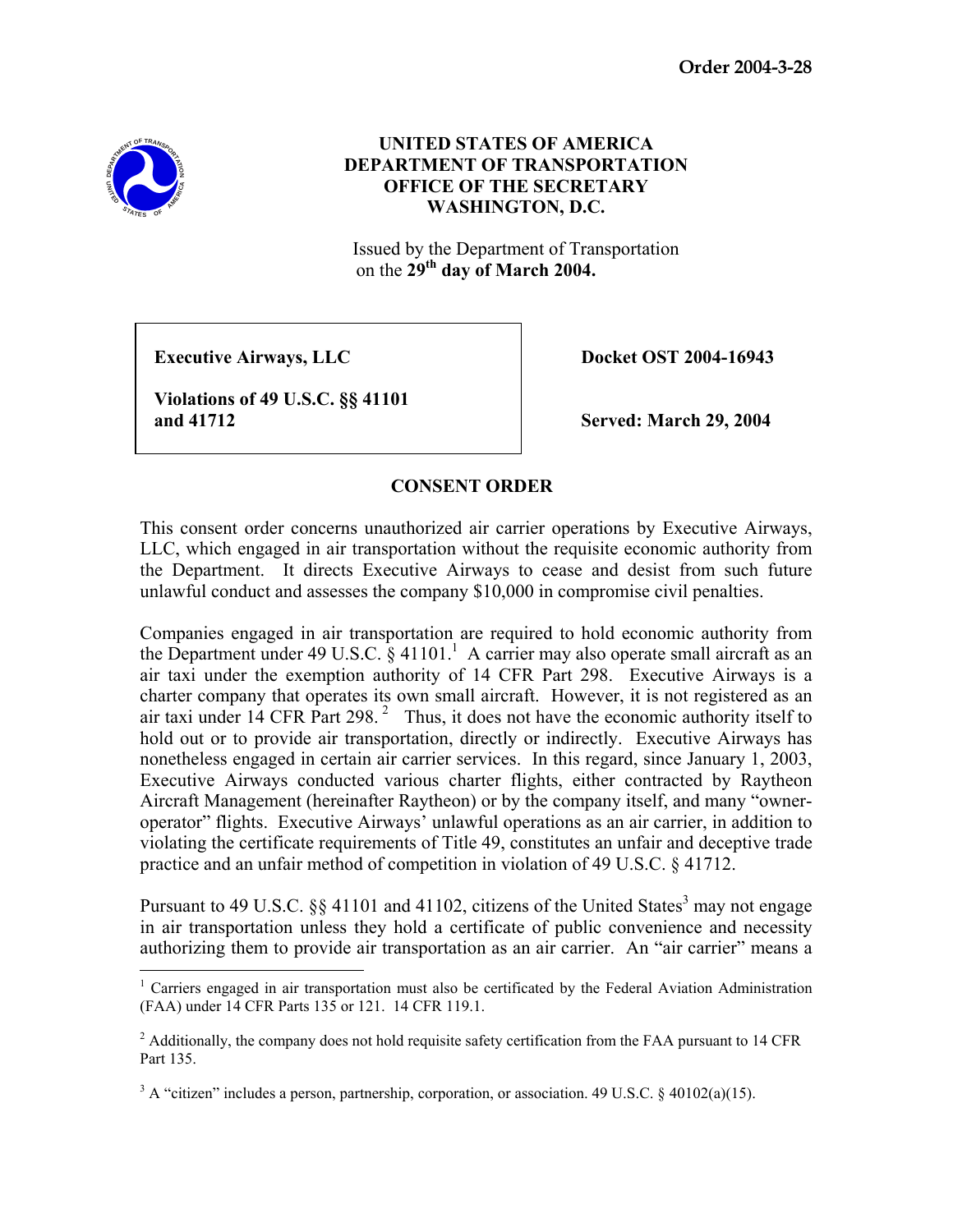citizen "undertaking by any means, directly or indirectly, to provide air transportation." 49 U.S.C. § 40102(a)(2). "Air transportation" includes the transportation of passengers or property by aircraft as a common carrier for compensation between two places in the United States or between a place in the United States and a place outside of the United States. 49 U.S.C.  $\frac{6}{5}$  40102(a)(5), (a)(23), and (a)(25). <sup>4</sup>

From the standpoint of the requirements of  $\S$  41101, the holding out of service, as well as the actual operation of air service, constitutes "engaging" in air transportation.<sup>5</sup> Violations of § 41101 also constitute unfair and deceptive practices and unfair methods of competition in violation of 49 U.S.C. § 41712. Pursuant to 49 U.S.C. § 46301, each violation of the statutory provisions subjects Executive Airways, as a small entity, to the assessment of civil penalties of up to \$2,500 for each violation and \$2,500 for each day such violation continues.

As of May 2003, Executive Airways owned one Hawker 800XP. The aircraft is maintained under Raytheon's Part 135 certificate and air taxi registration. Raytheon maintains a "leaseback" contractual agreement with the company. The "leaseback" agreement allows Raytheon to use the aircraft for charter when it is not being flown by the owner for purposes permitted under 14 CFR Part 91. However, Executive Airways has actively engaged in the solicitation of air transportation for the aircraft and performed significant air carrier services in its own right.<sup>6</sup>

Executive Airways markets its air carrier services, using its aircraft, to potential clients directly in the form of a solicitation letter and indirectly via word-of-mouth referrals from previous clients. The company allows its customers the choice of purchasing a minimum of 25 hours of flight time or contracting for air transportation on an on-demand basis. In each case, the contract requires the use of pilots from Professional Pilots, LLC, a company owned by a relative of one of Executive Airways' owners, Donald Staszko. Executive Airways contracts directly with the customers for air transportation and collects all of the monies paid by the entities that ultimately are provided air

 $\overline{a}$ <sup>4</sup> Common carriage, in the context of air service, consists of the holding out or provision of air transportation to the public for compensation or hire. See, e.g., *Woolsey v. National Trans. Safety Bd.*, 993 F.2d 516 (5th Cir. 1993); *Voyager 1000 v. Civil Aeronautics Bd.*, 298 F.2d 430 (9th Cir. 1973); *Las Vegas Hacienda, Inc., v. Civil Aeronautics Bd*., 298 F.2d 430 (9th Cir. 1962); *Intercontinental, U.S., Inc., Enforcement Proceeding*, 41 CAB 583 (1965); *Sky King, Inc., Violations of 49 U.S.C. §§ 41101 and 41712,* Order 2002-10-18 (2002); *Airmark Aviation, Inc., Violations of 49 U.S.C. § 1372*, Order 92-2-14 (1992); and *Viscount Air Services, Inc., Violations of Sections 401 and 411 of the Federal Aviation Act and 14 CFR 201.6*, Order 92-8-26 (1992).

 $5$  Order 2001-9-6. Prior to 1994, when Title 49 was recodified and simplified, 49 U.S.C. § 41101 stated that no carrier could "engage" in air transportation without appropriate authority. Although the wording of § 41101 now states that what is prohibited is "providing" air transportation without authority, Congress made clear when it recodified Title 49 that in doing so it did not intend any substantive change to the statute. Act of July 5, 1994, Pub. L. 103-272, § 6(a), 108 Stat. 745, 1378.

<sup>&</sup>lt;sup>6</sup> Whether Raytheon was complicit in Executive Airway's unlawful operations, thereby engaging in an unfair and deceptive practice and unfair method of competition in violation of 49 U.S.C. § 41712, is the subject of a separate investigation.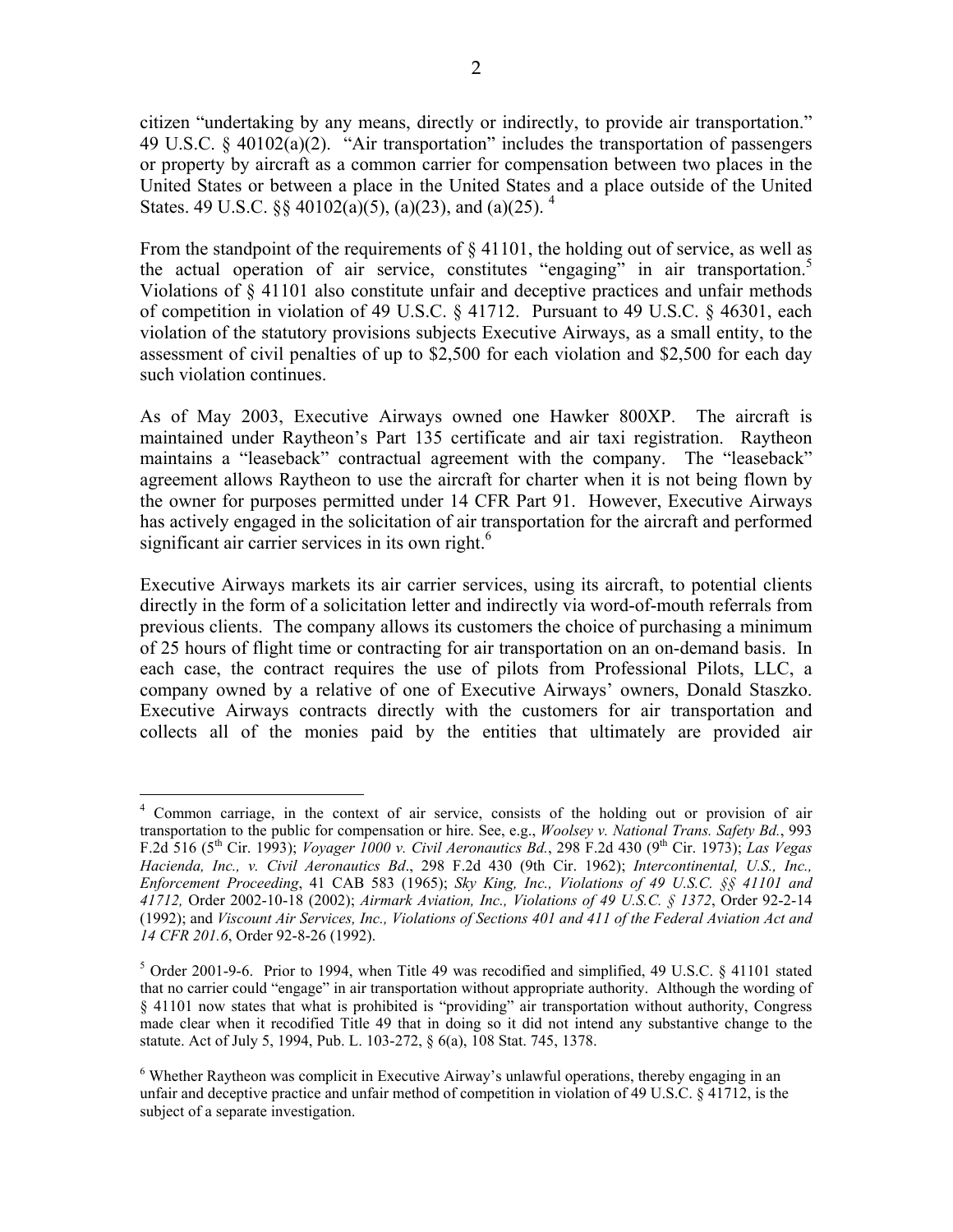transportation using the aircraft.<sup>7</sup> Therefore, it is clear that Executive Airways has engaged in air transportation without appropriate economic authority and has engaged in an unfair and deceptive practice and unfair method of competition in violation of 49 U.S.C. § 41712.

In mitigation, Executive Airways states it had no intention to engage in air transportation without economic authority and believed it was properly operating under Raytheon's Part 135 certificate. Executive Airways states that in the future it will not hold itself out as an air charter operator and it will not solicit or advertise air transportation or perform air transportation services. Additionally, Executive Airways states any request to it for air transportation services will be immediately referred to an authorized charter manager for Raytheon or other air charter company that holds economic authority from the Department of Transportation and is certificated by the FAA. Executive Airways states that it has taken further corrective action and its web site and any future promotional literature will clearly state that Executive Airways offers "leasing and aircraft management only" and is not an air charter company. Executive Airways states that air travel preformed by any Part 135 certificated operator with its aircraft will be billed by the operator itself and not by Executive Airways. Finally, Executive Airways states its dry leases will permit the use of any pilots so long as they are type certified, current, qualified, and are approved in advance by the company insuring the aircraft.

We view seriously Executive Airways' violations of the Department's licensing requirements. We have carefully considered the facts of this case, including the explanation provided by the company, and continue to believe enforcement action is necessary. Executive Airways, in order to avoid litigation and without admitting or denying the alleged violations, agree to the issuance of this order to cease and desist from future violations of 49 U.S.C. §§ 41101 and 41712 by engaging in air carrier service, and to an assessment of \$10,000 in compromise of potential civil penalties with half of that amount to be forgiven if the carrier refrains from further violations over the next year. This compromise assessment is appropriate in view of the nature and extent of the violations in question and serves the public interest. This settlement, moreover, represents a deterrent to future air transportation operations without appropriate economic authority by Executive Airways, as well as other companies.

This order is issued under the authority contained in 49 CFR 1.57a and 14 CFR 385.15.

## ACCORDINGLY,

 $\overline{a}$ 

1. Based on the above discussion, we approve this settlement and the provisions of the order as being in the public interest;

2. We find that Executive Airways, LLC, violated 49 U.S.C. § 41101, as described above, by engaging in air transportation as an air carrier without appropriate economic authority;

 $^7$  Similar unlawful arrangements exist involving Professional Airways, LLC and MM&S Airways, LLC, commonly-owned companies that are the subject of separate consent orders being issued together with this order